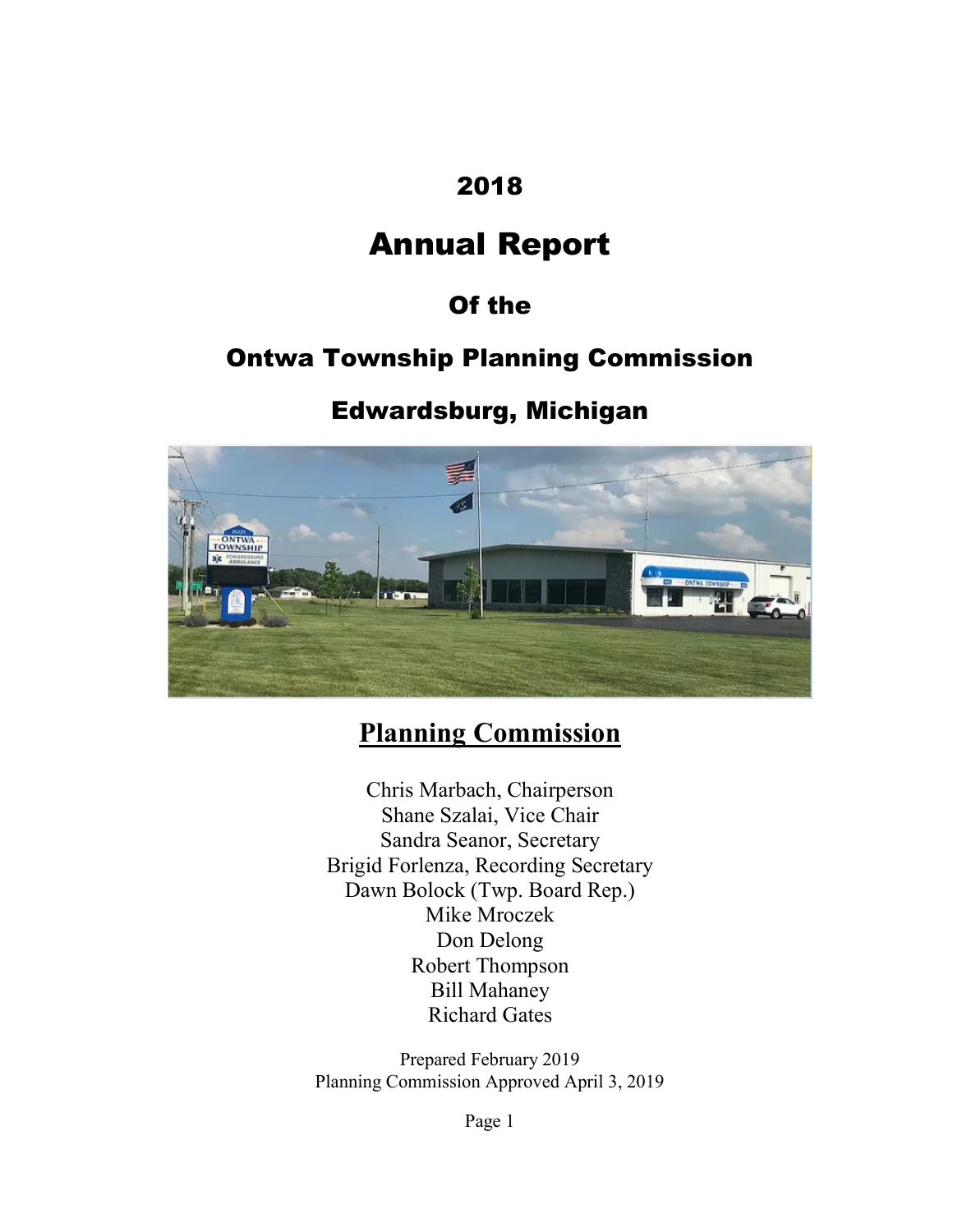#### **INTRODUCTION**

The Planning Commission of Ontwa Township is governed by the Michigan Planning Enabling Act, State of Michigan Public Act 33 of 2008, and by the Ontwa Township Zoning Ordinance.

The 2018 Planning Commission was staffed by the Ontwa Township Zoning Administrator; this position was held by Leroy Krempec.

Williams & Works, a consulting firm, was also selected by the Township Board to assist the Township in zoning, planning and land use matters.

Under the Planning Enabling Act, the Planning Commission must provide an annual report to the Ontwa Township Board, as the legislative body of the Township. This report discusses:

- 1. Activities of the Commission during the past year
- 2. The status of any on-going planning activities
- 3. Recommendations to the legislative body related to planning and development

#### PLANNING COMMISSION ACTIVITIES

The Planning Commission was scheduled to meet the first Wednesday of each month in 2018. The January, March, April, June, July and September meetings were cancelled for lack of business items.

One of the duties of the Planning Commission is the review of all Land Division and Lot Line Adjustment applications. In 2018 the Planning Commission reviewed two applications and they were approved.

The Planning Commission approved zero applications for a Home Business in 2018.

In 2018 the Planning Commission approved a final site plan application for a building expansion in the Edwardsburg Industrial Park and a final site plan application for a commercial building expansion on US 12.

On November 7th, the Planning Commission held a public hearing to review the "Proposed Ontwa Township Zoning Ordinance Changes". The purpose of the changes were to make it more understandable, simplify some of the requirements and update the accessory building requirements. The Township Board approved the amendments to the Zoning Ordinance on December 10, 2018.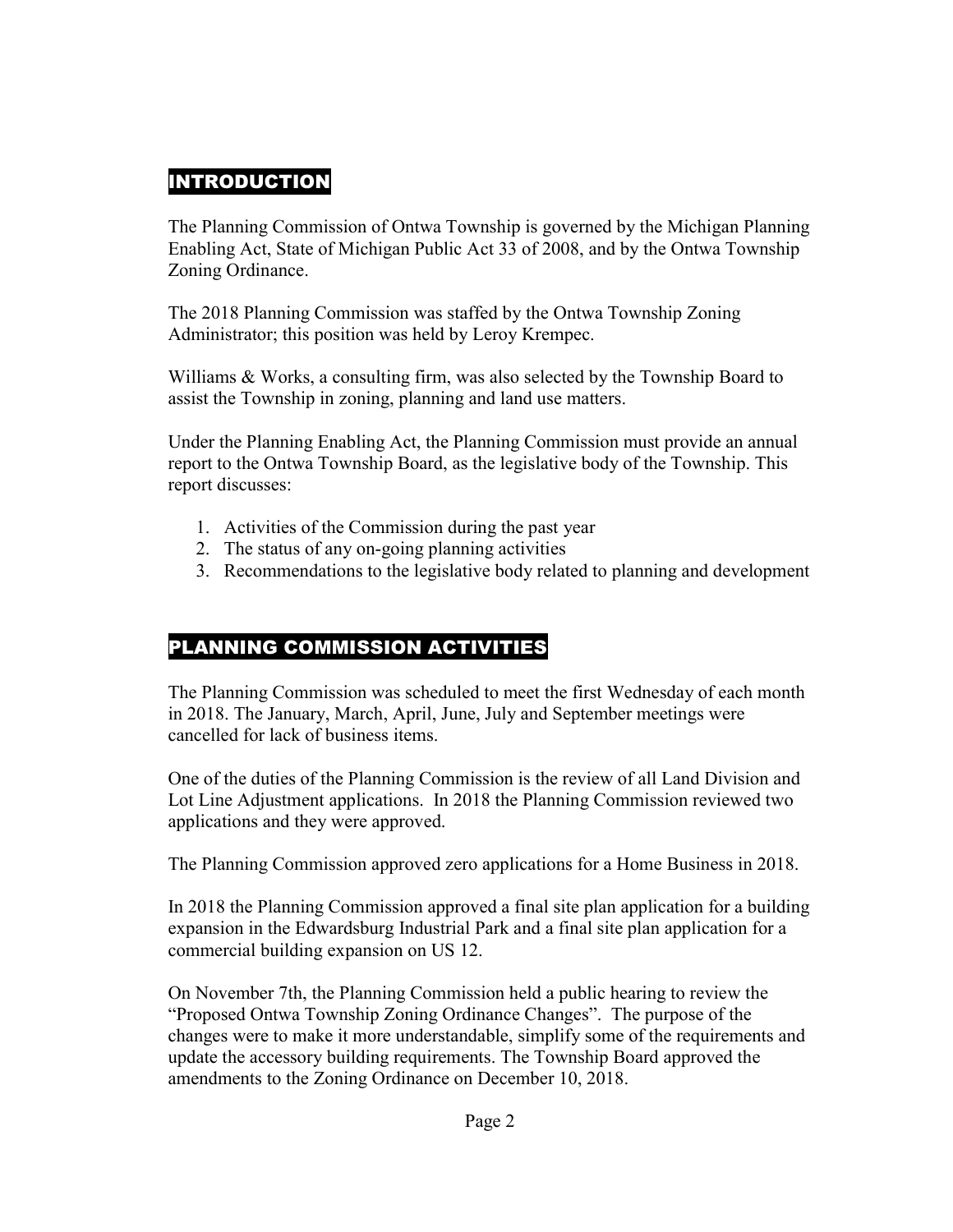The Planning Commission held a Pre-Site Condominium discussion on October 3, 2018 and then approved a Preliminary Site Condo application for Dockside Landings on December 5th, 2018.

Other activities by the Planning Commission in 2018 included the following:

- 1. Applications and forms have been updated and reviewed by Williams & Works and are now posted on the Ontwa Township website.
- 2. A Bike & Pedestrian Committee was chaired by Mike Mroczek. The committee will carefully develop a plan and identify potential projects. This will be done with the assistance of MACOG, Niles-Buchanan-Cass Area Transportation Study (NATS) and the Southwest Michigan Planning Commission (SWMPC).

Ontwa Township, partnering with the Edwardsburg Sports Complex (ESC), supports the ESC Connector Path bike and pedestrian project, funded in part by a federal Congestion Mitigation and Air Quality Improvement Program (CMAQ) grant. It is anticipated that this project will be constructed in the spring of fiscal year 2019.

In addition, Ontwa Township, in coordination with the Cass County Road Commission, submitted and was awarded Transportation Alternatives Program (TAP) funding (2018-2020 funding) for a HAWK Signal and bike/pedestrian extension connecting to the ESC phase 1 project. The termini for phase 2 is Claire St at US12 and Claire St. East to Section St. Construction estimated in fiscal year 2019-20.

In 2019 the Plan Commission will work toward a comprehensive Bike & Pedestrian Plan.

#### ONGOING PLANNING ACTIVITIES

As a result of the Township Master Plan, the Planning Commission will continue to work on updating the Zoning Ordinance in 2019 as the primary implementation mechanism to achieve the Master Plan goals.

Williams & Works will continue to assist us in updating our Zoning Ordinance. Andy Moore, AICP was assigned to assist us.